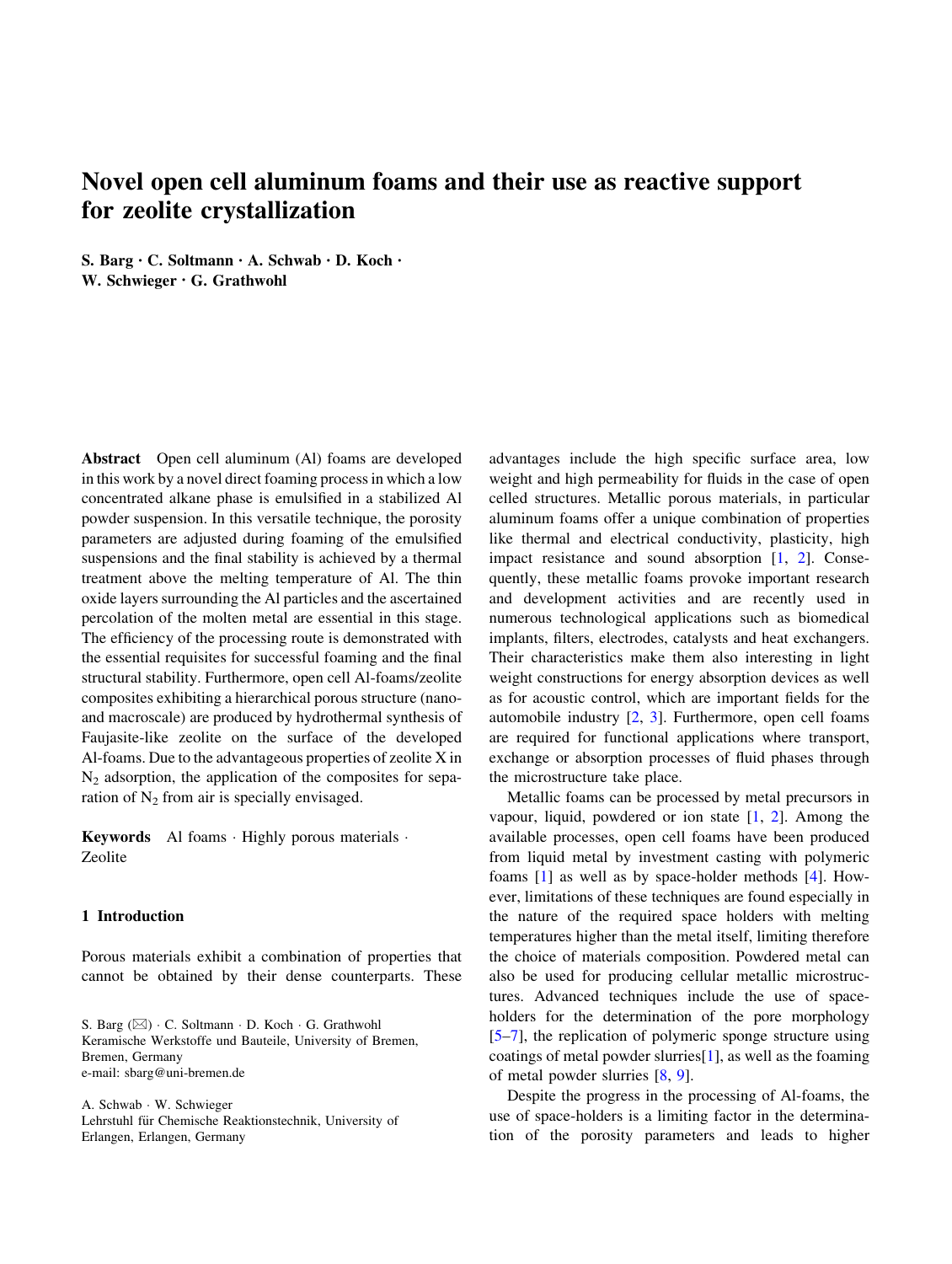production costs while foaming of powder slurries results often in insufficient strength. Consequently, versatile, simple and low cost processing routes that allow easy control of the porosity parameters, resulting in mechanically stable open cell foams are still required.

Recently, a simple and low cost processing route based on the direct foaming of emulsified inorganic powder suspensions has been developed  $[10-12]$ . In this innovative process an alkane phase is emulsified in a stabilized aqueous inorganic powder suspension giving rise to low alkane phase (LAPES) [\[10](#page-9-0)] or high alkane phase emulsified suspensions (HAPE) [[11–13\]](#page-9-0) depending on the dispersed phase content. If the parameters of the emulsified suspension and the environmental conditions are favorably adjusted the evaporation of the alkane droplets during foaming leads to a time-dependent expansion of the emerging foam resulting in the controlled formation of highly porous microstructures with interconnected cells adjusted from low micro- up to millimeter scale. Given the versatility of the process, it can be easily adapted to different compositions resulting in mechanically stable metallic or ceramic parts including graded structures of the open porous interfaces [[12\]](#page-9-0).

Zeolites are crystalline aluminosilicates characterized by a well defined three-dimensional porous structure (pore size normally ranging between 0.2 and 2 nm) with large specific surface area and ion-exchange properties resulting in a wide range of adsorption and selectivity properties. The use of zeolite coatings on different supports (metal substrates, porous  $SiO<sub>2</sub>$ , biomorphic and honeycombs ceramics as well as microcellular ceramic foams) has been widely investigated for several applications including gas separation processes, adsorption and catalysis. [[14–17\]](#page-9-0) In particular, Faujasite zeolites, e.g. zeolite X-type, are promising candidates for separation of gases due to their adsorption properties [\[15](#page-9-0)]. Furthermore, open cell foams are gaining increasing interest as support for zeolite crystallization due to their advantageous properties in comparison to the corresponding particle beds. Reactive supports containing one constituent of the builders of the zeolite (Al or Si) are expected to result in a good adherence between support and the zeolite layer. Microcellular polymer-derived SiOC ceramic foams as well as commercially available open cell Al-foams produced via investment casting (Duocell) have been used as support for in situ supported hydrothermal syntheses of MFI-type zeolite [\[16,](#page-9-0) [17](#page-9-0)].

Mechanically stable Al open cell foams are developed in this work by a novel direct foaming process in which a low concentrated alkane phase is emulsified in a stabilized Al powder suspension given rise to a low alkane phase emulsified Al suspension (Al-LAPES). In this case, the Al-LAPES foaming, which is provided by the evaporation of the alkane droplets, is accompanied by a time-dependent expansion of the emerging foam in a mold, with the shaping of the cellular part being accomplished in situ during the process. The foam rising from stable emulsified suspensions has to be consolidated before destabilization processes can lead to foam degradation. Because this consolidation process is mainly provided by drying the kinetics of foaming, bubble expansion, foam aging, and drying have to be considered as concurrent processes with their individual dependencies on the parameters of the system and the process. Recently the LAPES-based direct foaming process has been shown in more details for the alumina system [[10\]](#page-9-0). In the case of Al-foams, a thermal treatment above the melting temperature of Al is essential. The controlled molten metal flow and the oxide layer surrounding the Al particles ensure the integrity of the structure.

The high specific surface area, selectivity and adsorption properties provided by zeolites, associated with the advantages of a metallic cellular structure may result in a composite with unique properties, improving the functionality and consequently propagating the application fields of these materials. The present work describes the in situ formation of Faujasite-like zeolites, e.g. a so called zeolite X, on the surface of the developed novel open cell Al containing foams. In present paper the newly developed foams fulfil two functions: acting as support and direct Al source for zeolite crystallization.

#### 2 Materials and methods

#### 2.1 Open cell Al-foams preparation process

Open cell Al-foams are produced by a novel processing route based on the direct foaming of low alkane phase emulsified Al powder suspensions (Al-LAPES). The green foams with controlled porosity parameters are heated in controlled atmosphere above the melting temperature of Al. The controlled molten Al flow and the oxide layer surrounding the Al particles ensure the integrity of the porous microstructure.

The first step is then the preparation of a stabilized Al powder suspension. For this purpose dry Al powder (MEP 027, Ecka granulates) with an average particle diameter  $(d_{50})$  of 1.32 µm and a specific surface area of 5.1 m<sup>2</sup>/g is slowly added to deionised water containing Dolapix CE–64 (Zschimmer & Schwarz) (0.74 wt% related to Al) as negatively charged electrosteric dispersion agent for the realization of suspensions with 52 vol% particle content. Dispersion and homogenization is carried out in a laboratory mixer (Dispermat LC, VMA Getzmann GmbH) at a stirring velocity of 2,500 rpm for 20 min. Afterwards the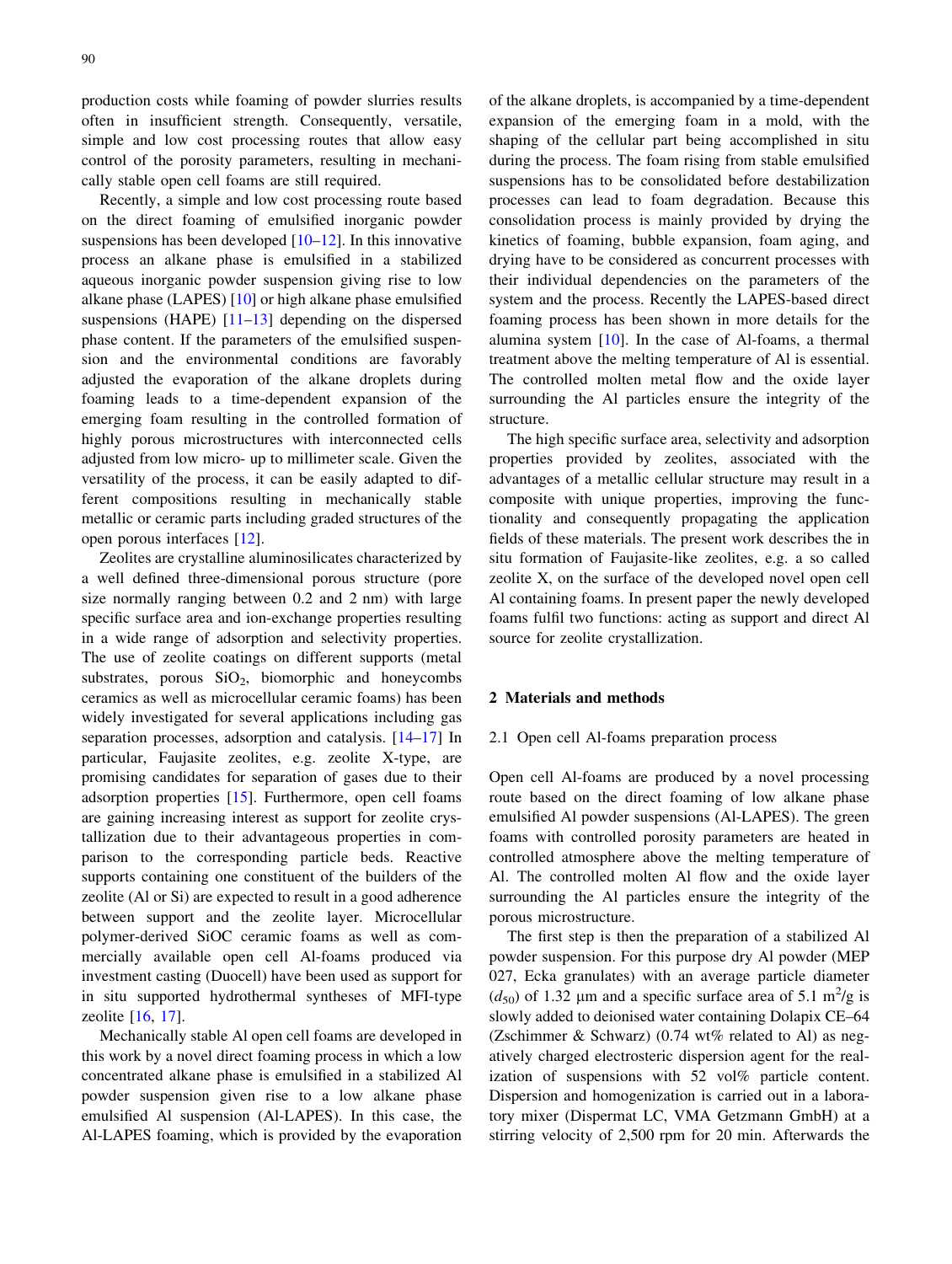suspensions are subjected to de-aeration to remove undesired entrapped bubbles under reduced pressure (5 kPa).

Al-LAPES are then prepared by adding 2.75 and 5.5 vol% heptane  $(C_7H_{16})$  from Fluka and sodium lauryl sulphate (SLS) (BASF, Lutensid AS 2230) as anionic surfactant (0.83 vol%). The surfactant adsorption reduces the heptane–Al suspension interfacial tension making it easier to create and maintain the large interfacial area associated with having many droplets as well as increasing the interfacial viscosity, what promotes stability during foaming as well. Emulsification is then supported by mechanical stirring for 2.5 min at 2,500 rpm under reduced pressure at room temperature to avoid the abundant incorporation of air bubbles. A moderately reduced pressure of 10 kPa was chosen with respect to the evaporation of heptane, which has a vapor pressure of 4.6 kPa at 20  $^{\circ}$ C.

The Al-LAPES are then poured into polymeric molds keeping the upper surface opened to the atmosphere. The following autonomous foaming process was realized in a clima chamber (Terra Universal) under controlled temperature and humidity (35  $\degree$ C and 45%). After the consolidation, the aluminum foams were thermally treated in air under reduced pressure of 20 mbar, between 700 and 960 °C for 2 h, with heating and cooling rates of 1 and 4 K/min, respectively.

#### 2.2 Zeolite crystallization

Two routes of zeolite crystallizations were carried out following the approaches of 1.synthesis of a reference sample and 2. synthesis on the Al-foam surface.

Figure 1 shows the process sequences of the zeolite crystallization for the reference sample and for the

Al-foam. The main variation concerns the different composition of the sources for the crystallization and the application of the educts on the Al-foam after their mixture.

For the reference sample a recipe from literature was chosen to be able to compare the material synthesized on the foam with a reference material. The reference sample is prepared with the following reaction mixture on  $A<sub>1</sub>O<sub>3</sub>$ normalized molar ratio (according to Candamano et al. [\[15](#page-9-0)]):

### $3.44$  Na<sub>2</sub>O  $*$  1.65 K<sub>2</sub>O  $*$  1 Al<sub>2</sub>O<sub>3</sub>  $*$  0.8 Sio<sub>2</sub>  $*$  122 H<sub>2</sub>O<sub>2</sub>

For the reaction, 0.93 g sodium silicate (25.5–28.5 wt%)  $SiO<sub>2</sub>$ , 7.5–8.5 wt% Na<sub>2</sub>O, Merck), 0.68 g sodium hydroxide pellets (Merck), 1.12 g potassium hydroxide pellets (Merck), 1.00 g sodium aluminate (Al as  $Al_2O_3$  50– 56%, Na as Na<sub>2</sub>O 40–45%, Riedel–de Haen) and 10.28 g deionized water are needed. 1/5 of the water was mixed with the sodium aluminate and stirred until a homogenous solution was obtained, then 1/5 of the water was mixed with the NaOH-pellets, 1/5 of the water was mixed with the KOH-pellets and both are stirred until the pellets are dissolved. After that, sodium aluminate solution and the hydroxide solutions were mixed thoroughly. The sodium silicate and the rest of the water were given in the solution and stirred until a homogenous gel was formed. Then, the mixture was incubated for several times at  $70^{\circ}$ C, placed in a sealable, Teflon-lined autoclave and heated at 80 $\degree$ C in a convection oven for several reaction times. After hydrothermal treatment the samples were filtered and washed with deionized water/0.01 N sodium hydroxide solution and dried at 105  $\degree$ C for 12 h.

For the hydrothermal treatment of the foams a reaction mixture with the following molar ratio was prepared:

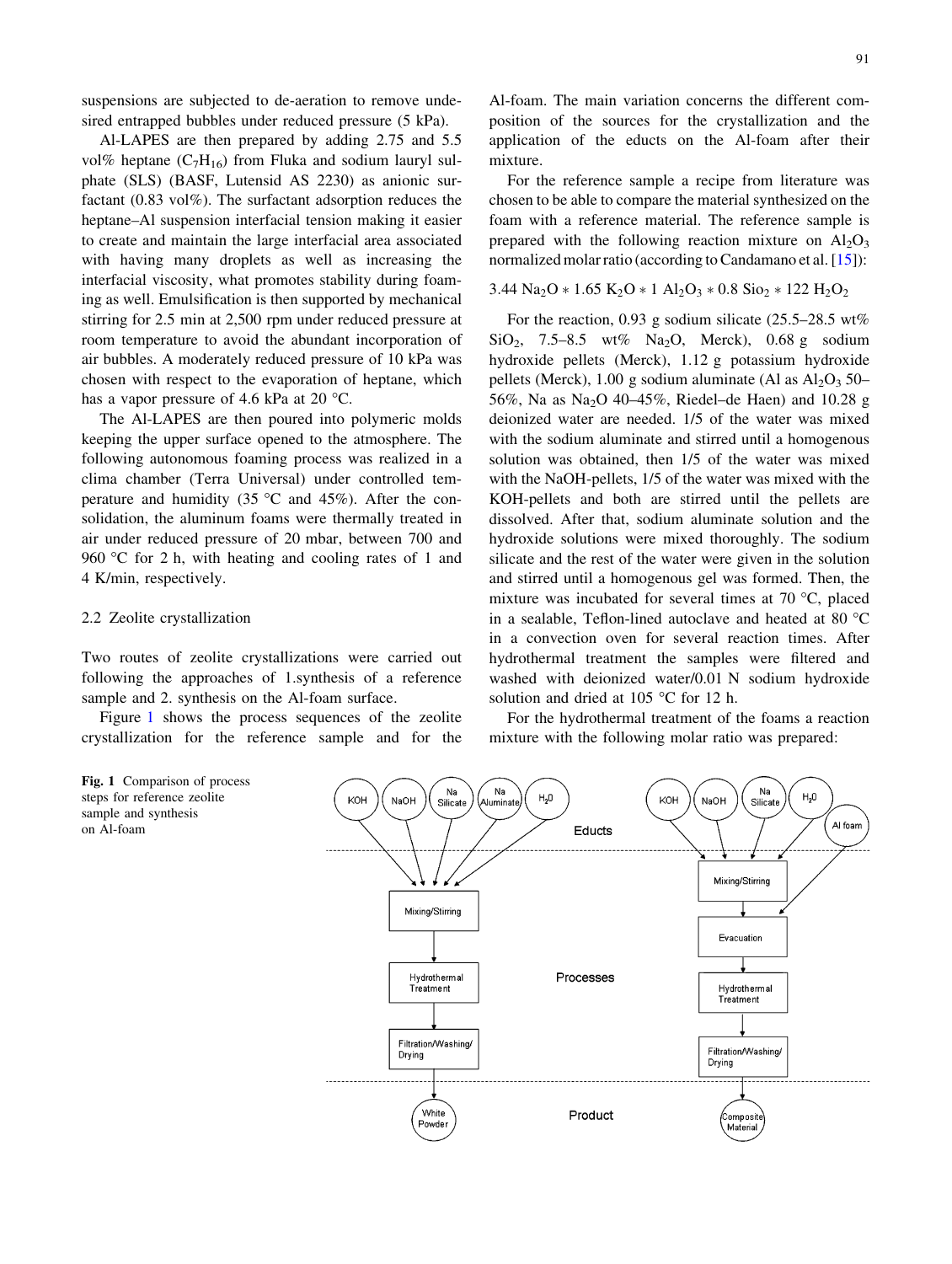<span id="page-3-0"></span> $70$  Na<sub>2</sub>O  $*$  20K<sub>2</sub>O  $*$  10 SiO<sub>2</sub>  $*$  1500 H<sub>2</sub>O

This molar composition is the modified recipe from above. The recipe shows the same molar ratios for sodiumand potassium source, but no external Al-source is used. The synthesis mixture was prepared by adding 1.51 g sodium silicate in a mixture of 2.9 g of 98.5 wt% sodium hydroxide solution and 1.52 g of a 85wt% potassium hydroxide solution in 17.3 g water under vigorous stirring. The foams are placed into the synthesis mixture, and evacuated for 1 h to fill the cells with the reaction mixture avoiding air bubbles in the foam cell and ensuring a uniform distribution of the synthesis mixture. The synthesis was provided in sealable autoclaves at 80  $\degree$ C for several reaction times. After synthesis, the Al-foam/ zeolite composite materials are treated in the same way as described for the reference samples.

#### 2.3 Characterization methods

The morphology and microstructure of the sintered open cell Al-foams as well as the Al-foam/zeolite composites were analyzed from micrographs taken by Scanning Electron Microscopy, SEM (Camscan 24). Cell sizes were individually measured in planar sections with the help of Axio Vision LE image analysis program. The average cell sizes  $d_{50}$ ,  $d_{10}$  and  $d_{90}$  were determined from the cumulative cell size distribution curves. The volumetric density  $\rho_{\rm v}$  of the foams was determined from the mass and dimensions of the sintered bodies. The porosity P was then calculated as P =  $1 - \rho_v/\rho_t$  with  $\rho_t$  (2.7 g/cm<sup>3</sup>) corresponding to the theoretical density of Al. The adsorption isotherms and the specific surface area of the Al-foam/zeolite composites were determined by  $N_2$  adsorption (ASAP 2010, Micromeretics). The materials were also analyzed via X-ray powder diffraction (X'pert Pro diffractometer, Philips Analytical) using CuKa radiation. The compressive strength of the cellular structures has been performed in a

hydraulic mechanical testing machine (Zwick Model Germany), following the ASTM C133-94 standard using a cross-head speed of 1 mm/min and a compressive load cell of 5,000 N. For each investigation 10 cylindrical samples measuring 10 mm of diameter and 10 mm of height have been tested.

#### 3 Results and discussion

## 3.1 Foaming of emulsified Al-powder suspensions (Al-LAPES)

In this process, foaming proceeds while the conditions for stabilization are fulfilled for both parts of the system, namely the powder suspension and the alkane emulsion. The effects of the suspension stabilization and the foaming agent are taken into account in a way to control their interaction and consequently to prevent the destabilization and coagulation of the system. In previous work it has been shown that anionically stabilized emulsion represents the optimal condition for the effective foaming process of alumina suspensions [\[10](#page-9-0)]. Al particles are coated by a thin oxide layer upon the powder particle surface resulting in the same surface charge as  $Al_2O_3$  particles. Consequently, in the present work the production of negatively charged Al-LAPES by the use of negatively charged surfactant and aluminum suspension resulted in homogenization and stabilization without coagulation in the systems.

The transition of the Al-LAPES (produced as described in chapter 2.1) to the wet foam starts as soon as the emulsification process is completed. Foaming proceeds as a consequence of the evaporation of the alkane phase resulting in the growth of the stabilized alkane bubbles and in a volume increase (Fig. 2a). At the same time when the bubbles are expanding, other physical processes like coalescence, Ostwald Ripening and drainage assist this process, decreasing the free energy of the system.



Fig. 2 Green Al-foams resulting from autonomous foaming process (a). Typical green foam cell morphology with open cell windows (b) and strut constituted of the Al powder particles packing (c)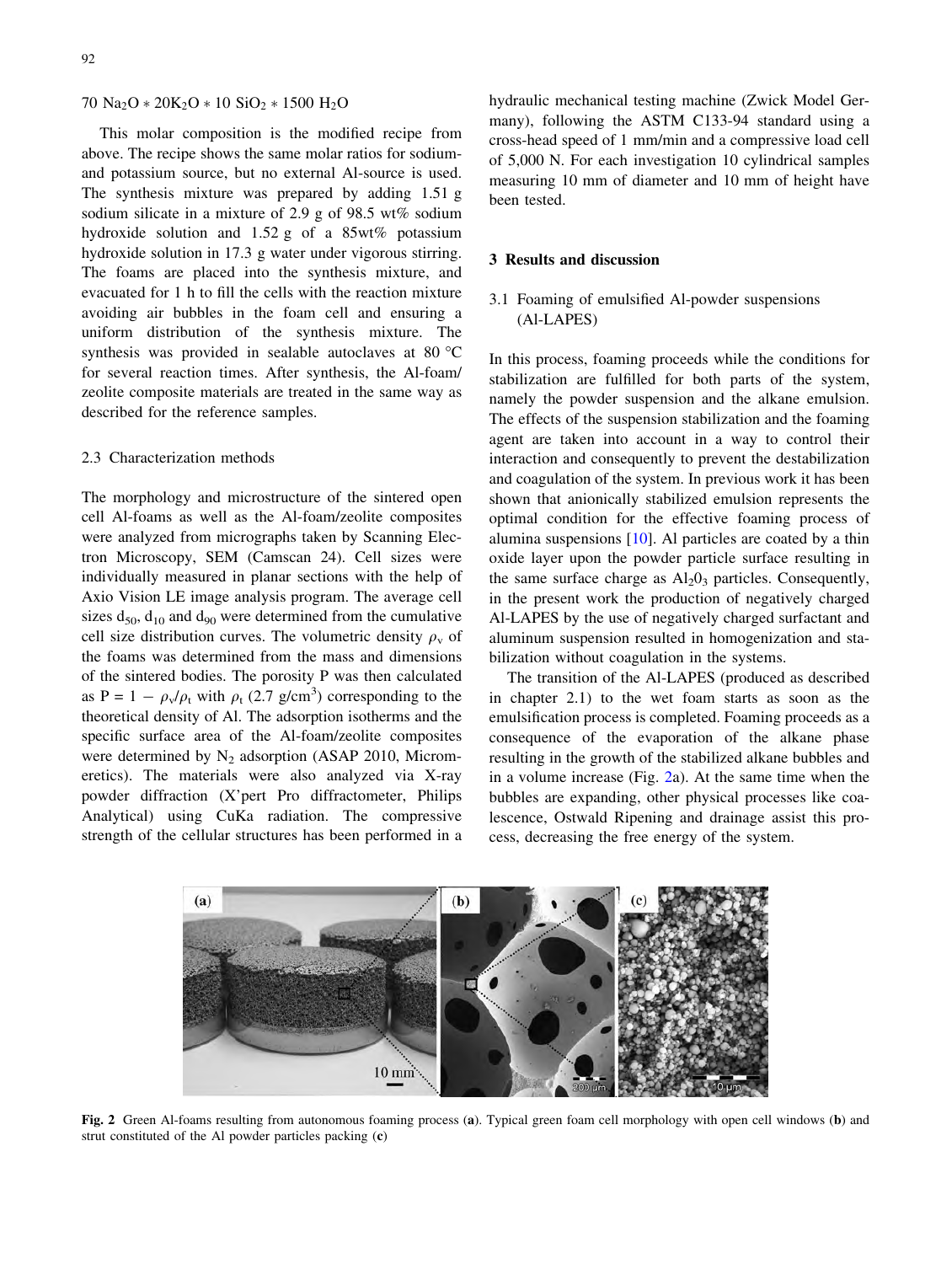<span id="page-4-0"></span>The setting of the foam is assisted by advancing drainage processes at plateau borders and thin films (as in the case of foaming of surfactant solutions), evaporation of the liquid phase (drying), and consequent rupture of the membranes (lamellae) between bubbles. The open up of the lamellae provides the windows between adjacent cells (Fig. [2](#page-3-0)b) which are connected with each other by finely grained struts (Fig. [2](#page-3-0)c). In this process, the particles network between bubbles represents an additional force against film thinning, ensuring high green stabilities.

Consequently, the concurrence between the bubble expansion kinetics and the setting of the foamed structure controls the foam cell size. Moreover, parameters like surfactant nature and content, vapor pressure and content of the vaporizing components, temperature, and humidity during foaming also influence these mechanisms and determinate the foam structure in green (Fig. [2\)](#page-3-0) as well as in consolidated state. The mechanisms taking place during the foaming process have been further described for alumina foams [[10](#page-9-0)].

#### 3.2 Consolidation of the Al open cell foams

Green foams with adjusted porosity parameters produced from Al-LAPES containing varying heptane content (2.75 and 5.5 vol%) are further consolidated by a controlled thermal treatment in air under reduced pressure (20 mbar) above the Al melting point. The final microstructures of Al open cell foams are shown in Fig. 3. These materials are characterized by high porosities (95–97%) with highly interconnected cells uniformly distributed throughout the sample. Higher concentration of heptane (Fig. 3 b) turns out as higher foam growth resulting in thinner cell walls as a consequence of the higher surface area generated by the droplets. The materials present cell sizes of 1.4 and 1.5 mm  $(d_{50})$  and strut thicknesses of 0.3 and 0.2 mm  $(d_{50})$  for heptane concentrations of 2.75 and 5.5 vol%, respectively. The successful realization of these highly porous structurally stable Al-foams has been achieved under the favorable foaming conditions due to the state of interaction between the negatively charged suspension and the emulsion. The structural stability during foaming has been provided by the cell walls of the emerging foam, appearing as undamaged thin barriers between the growing gas bubbles. It is obvious that these membranes fulfill their tasks in a most impressive way when the powder suspension is foamed to such high porosity levels (Fig. [2\)](#page-3-0).

The oxide shells surrounding the particles result in a stable oxide network which keeps the foam cellular macrostructure unchanged even after the molten metal flows from the particles. There is, however, a significant change of the microstructure inside the foam struts when the powder particles lose their identity and merge to a



Fig. 3 Microstructure of open cell Al-foams produced from Al-LAPES containing 2.75 (a), and 5.5 vol% heptane (b) and (c). The emulsified suspensions were foamed under controlled temperature (35 °C) and humidity (45%). Subsequent thermal treatment was realized at 820 °C for 2 h in air under reduced pressure of 20 mbar. In c an Al-foam strut is shown with hollow oxide shell residues

continuous Al matrix phase by the melting process. A considerable gain in strength is also reached. The presence of oxide layers surrounding the Al particles is essential for the structural integrity of the foams during this stage. At a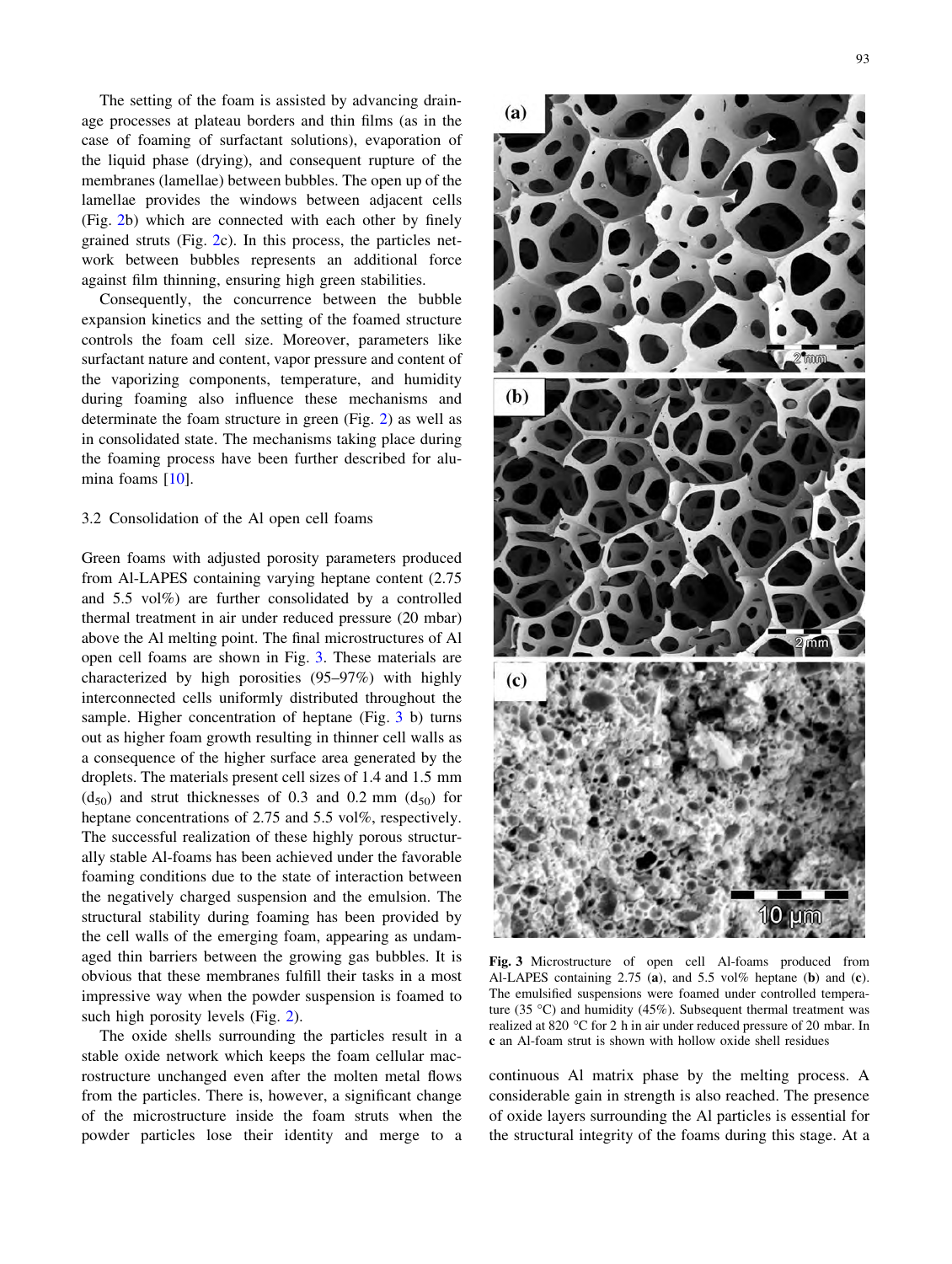critical temperature (depending on the relation between the oxide layer thickness and the particle size) the oxide layer is partially disrupted allowing a controlled percolation of the molten metal from the particles interior. Efficient control of this molten metal flow is crucial for the stability of the foams. The oxide layer thickness to particle volume relation and the molten Al flow can be adjusted mainly by the powder particle size and size distribution, the maximum temperature and dwelling time as well as the surrounding atmosphere for this thermal treatment step.

The mechanical stability of the foams is a further target of the thermal treatment at 800  $^{\circ}$ C for 2 h resulting in compressive strengths of 1.3±0.3 MPa. The further increase of the thermal treatment temperature  $(860 °C)$ increased the mechanical strength to  $2.6 \pm 0.5$  MPa. Lower temperatures (starting from  $700^{\circ}$ C) resulted in a low connectivity between the particles as no sufficient percolation of the molten Al matrix has taken place. Beyond the critical temperature the oxide layer of the particles are partially disrupted and the molten metal flow through the microstructure is adequate to provide good connections between the particles (Fig. [3c](#page-4-0)). Compared with conventional Al foams the developed materials are more brittle due to the presence of the oxide layers. The stress strain curve presents a plateau region typical of brittle crushing. However, a narrow Al particle size distribution and

uniform oxide layer thickness ensure that the oxide shells of most particles are disrupted at the same time when the critical temperature is reached. Flow and wetting processes of molten Al are then effective to provide a network like microstructure of a continuous Al-matrix with interconnected oxide particles as residues of the particle shells. The thermal treatment should be interrupted after the simultaneous particle shell disruption has taken place in order to preserve this composite microstructure with a moderate capability of elastic–plastic deformation.

The effects of thermal treatments under extreme conditions are demonstrated in Fig. 4. After annealing up to 900  $\degree$ C the struts are constituted by the percolating Al phase including residues of the oxide shells (Fig. 4b). Occasionally, Al spheres in different sizes, namely, around 20  $\mu$ m (Fig. 4b) as well as 400  $\mu$ m (Fig. 4a, d) are found attached to the surface of the cells. This can be understood as rudimentary formation of molten beads which are not incorporated in the Al matrix as it is prevented by their oxide shell. With the further increase of the annealing temperature up to 960  $\degree$ C a higher amount of molten Al can escape from the strut cores and cumulate in a single spherical agglomerate (Fig. 4c). Discharging the liquid Al phase from the struts leaves behind the fine network of struts consisting of the oxide grains as residues from the surface scale of the oxidized Al foam (Fig. 4d).



Fig. 4 Open cell Al-foams over aged at 900 °C (a), (b) and 960 °C (c), (d) under reduced air pressure of 20 mbar. Molten Al beads are formed at these high temperatures leading to the collection of the total liquid volume in a half-spherical body at  $960 °C$  (c). The residual

foam consists then of the oxide scale network (d) which is in contrast to the Al-network at lower temperatures (a) also being stabilized by thin oxide scales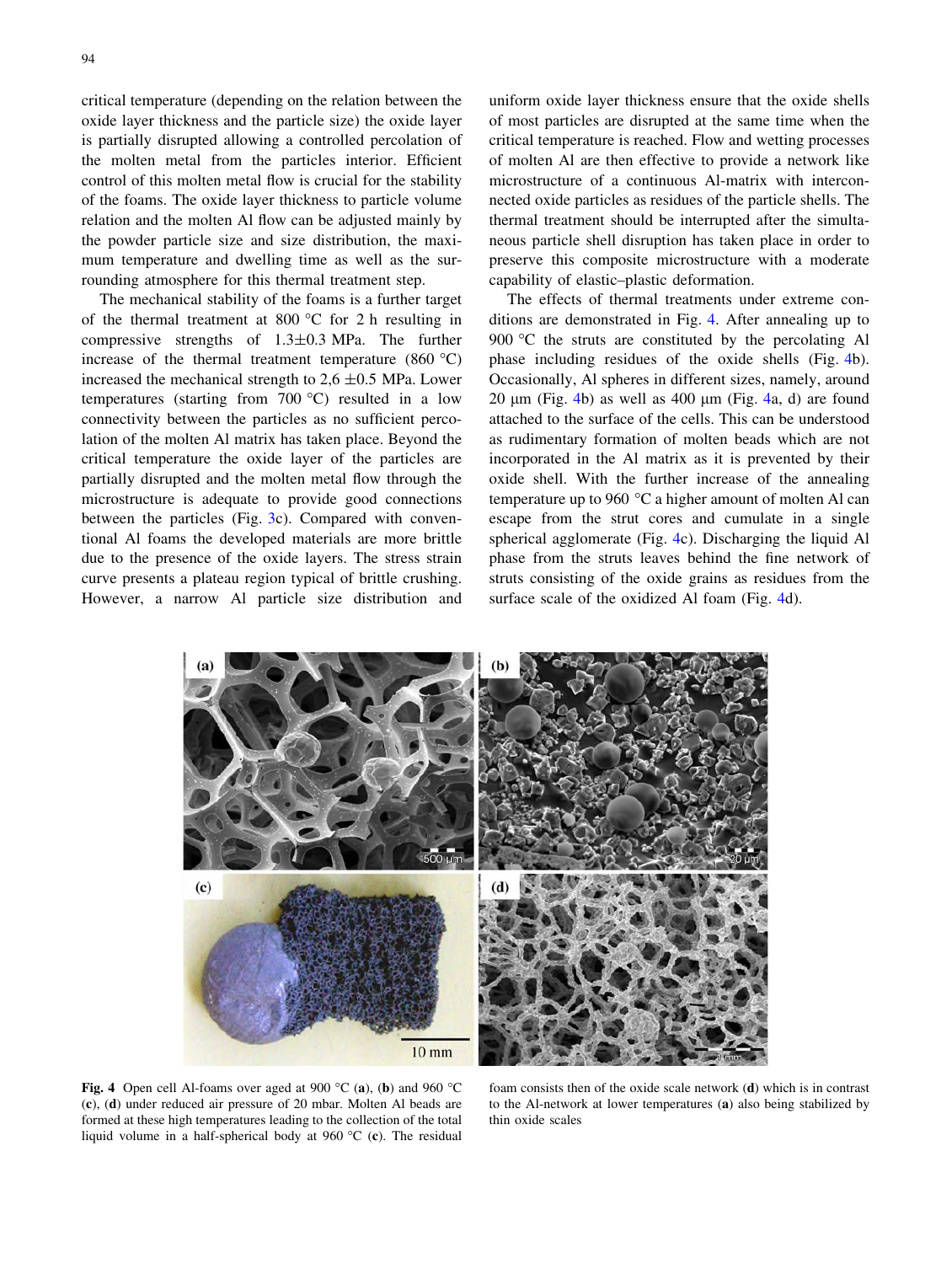In the direct foaming process of molten metal the effect of oxide scaling, normally present in the precursor material, is known to be essential for the foaming behavior and stability. Oxide particles withstand forces from one interface to the other in the cell walls, balancing then capillary effects and providing stability [\[18–21](#page-9-0)].

It is assumed, that foaming of molten metal follows similar principles as foaming of metal powder suspensions. However, while in foaming of metal melts oxide particles bring stability at the same time when the foam structure is formed, the foamed structure of inorganic powder suspensions is controlled in the green state where the particles and their interaction with the system play important roles for the stability of the foams [[10\]](#page-9-0). Moreover, during heat treatment the oxide particles network is essential for keeping the structural integrity.

The presented processing route is a versatile tool for the development of Al-foams with highly interconnected cells and controlled porosity parameter which can be designed following the requirements of selected applications.

#### 3.3 Open cell Al-foam/zeolite composites

The stabilized open cell Al-foams were prepared with the purpose to serve as reactive support for zeolite crystallization. The hydrothermal treatment with the in chapter 2.2 described reaction mixture was undertaken with the thicker cell wall supports (Fig. [3a](#page-4-0)). These structures provide a higher stability and a larger amount of Al for the zeolite synthesis. Moreover, in the reactive process while hydrothermal reactions between alkaline synthesis mixture and support take place, elemental Al gets dissoluted from the foam. This process could lead to support disintegration. Consequently, a compromise between maximum reactivity synthesis of zeolite associated with mechanical stability (enduring Al support) has to be established.

The optimized synthesis condition (80 $\degree$ C/80 h) leads to a stable composite material. In Fig. 5 diffraction patterns of a zeolite X standard (from CWK, Bad Köstritz), the hydrothermally treated foam, an untreated foam and the reference sample zeolite X after Candamano are shown. The XRD pattern of the treated foam confirms the presence of a zeolite X on the support. Furthermore the pattern of the treated foam/composite material shows smaller intensities of the support reflections compared to the untreated foam.



Fig. 5 XRD patterns of samples and standards with marked Al- and  $Al_2O_3$ -reflexes. **a** untreated foam, intensity reduced by factor 0.5; **b** treated foam, intensity reduced by factor 2/3; c zeolite X Standard CWK, Bad Köstritz, 1xintensity d reference sample, zeolite X after Candamano, 1xintensity. All unmarked reflexes of Al-foam/zeolite composite (b) are related to zeolite X

In addition, the intensities of the Al-reflections  $[2\Theta]$  at 38.3, 44.6 and 64.8] are decreasing after treatment to a higher degree compared to the  $Al_2O_3$ -reflections of the support. This corroborates the preferred dissolution of the Al-fraction of the support during hydrothermal treatment. Table 1 summarizes the intensity ratios. The untreated and hydrothermally treated foams show intensity ratios of 3 and 1.6, respectively. This indicates the partial consumption of Al during the treatment of the foam, which is necessary for the zeolite X formation.

Figure [6](#page-7-0) shows fracture surfaces of untreated (upper row) and treated foams (lower row). The treated support manifests layers of crystallized zeolite  $(20 \text{ to } 40 \mu \text{m} \text{ thick})$ on the support, defect-free surfaces and interfaces between zeolite and the Al support.

In Fig. [7](#page-7-0) the reference diffraction patterns from type X and Y (PDF 01-072-2421 for X-type and PDF 01-076-0108 for Y-type) are shown in comparison to our obtained composite material and the synthesized zeolite X according to Candamano [15]. There is a shift in the 2 Theta positions to higher 2 Theta positions for zeolite Y compared to both: the zeolite X and the treated foams. Table [2](#page-8-0) summarizes the  $2\Theta$ values for some selected hkl-planes for the X- and Y-type

Table 1 XRD relative reflex intensities for treated and untreated foams

| Al foam   | Relative reflex intensity                                                           | Area of     |                     |  |
|-----------|-------------------------------------------------------------------------------------|-------------|---------------------|--|
|           |                                                                                     | Al-reflexes | $Al_2O_3$ -reflexes |  |
| Untreated | 3.0 (2 $\Theta_{A1}$ at 38.3, 44.6 and 64.8; 2 $\Theta_{A12O3}$ at 45.6, 67 and 78) | 55.23       | 18.26               |  |
| Treated   | 1.6 (2 $\Theta_{A1}$ at 38.3, 44.6 and 65; 2 $\Theta_{A12O3}$ at 67 and 78)         | 13.93       | 8.96                |  |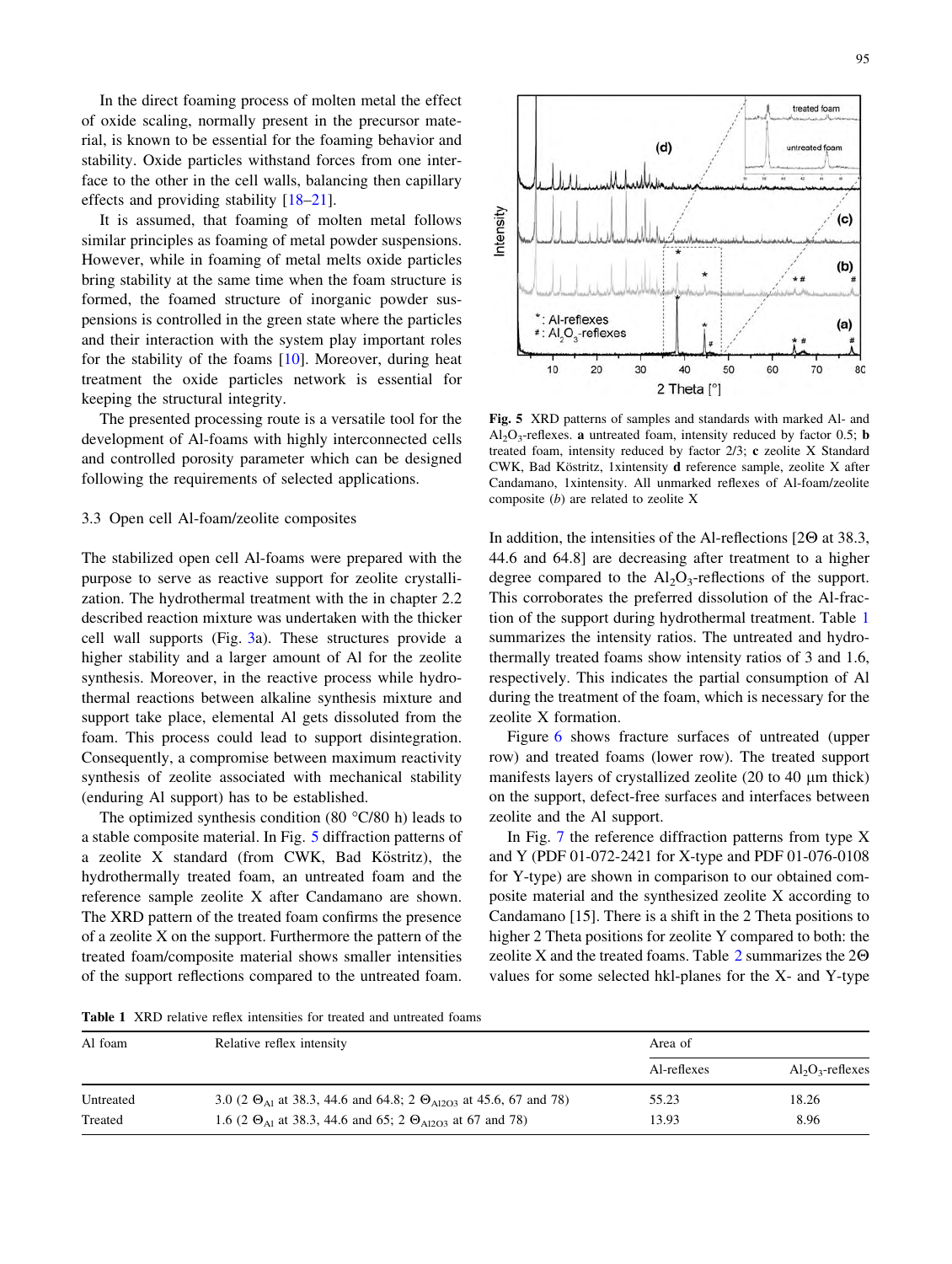<span id="page-7-0"></span>

Fig. 6 Fracture surfaces of untreated open cell Al foam (upper row) and of open cell Al foam/zeolite composite (lower row). Untreated and treated cell walls (a) and struts (b). In c the microstructure of



Fig. 7 Zeolite type X and Y reference diffraction patterns (ICDD; PDF-database) compared with the synthesised composite material and zeolite X reference sample

zeolite and the resulting differences  $\Delta 2\Theta$  to the treated foam/composite material. The resulting distance of the selected 220-/555-planes are given in Table [3](#page-8-0) showing the expansion of the framework of zeolite Y due to the higher Al/Si-ratio. Both results indicate that the zeolite fraction of the treated foam is matching better to the zeolite X-type. Therefore one can conclude that the described synthesis leads to a X-type zeolite on the used Aluminium foams.

The  $N_2$  adsorption isotherm curves are presented in Fig. [8](#page-8-0). High adsorption capacity is revealed in case of pure

untreated strut and the defect-free perfect connection between foam strut and the crystallized zeolite layer is shown

zeolite powder while the untreated foam shows a negligible adsorption capacity. The synthesised composite, however, shows a strong increase in  $N_2$  adsorption at very low relative pressures (isotherm type 1). The negligible adsorption capacity of the Al support combined with the high adsorption capacity of pure zeolite explains the Al foams/zeolite composites adsorption capacity. Furthermore, the slight hysteresis in desorption curve might correspond to capillary condensation what could indicate a low amount of mesoporosity (isotherm type 4) also presented in the zeolite sample. The composite presents a surface area of  $267 \text{ m}^2/\text{g}$ which manifests the strong increase compared with the BET- surface of  $4 \text{ m}^2\text{/g}$  in the untreated foam. The comparison of these  $N_2$  adsorption isotherm curves confirms the formation of microporous zeolite on the open cell Al-foams.

In summary it could be demonstrated that the zeolite synthesised on the Al-foam is rather matching with zeolite X than with zeolite Y. A pure zeolite phase is produced on the surface of the metallic foam.

Figure [9](#page-8-0) illustrates the potential of this technique to produce net-shaped inorganic foamed parts. Cartridges which have been implemented by the metallic foam and the zeolite coated foam are presented in this figure as they may be used in future for separation processes.

### 4 Conclusions

Open cell Al-foams were produced by a novel, versatile and simple processing route based on the direct foaming of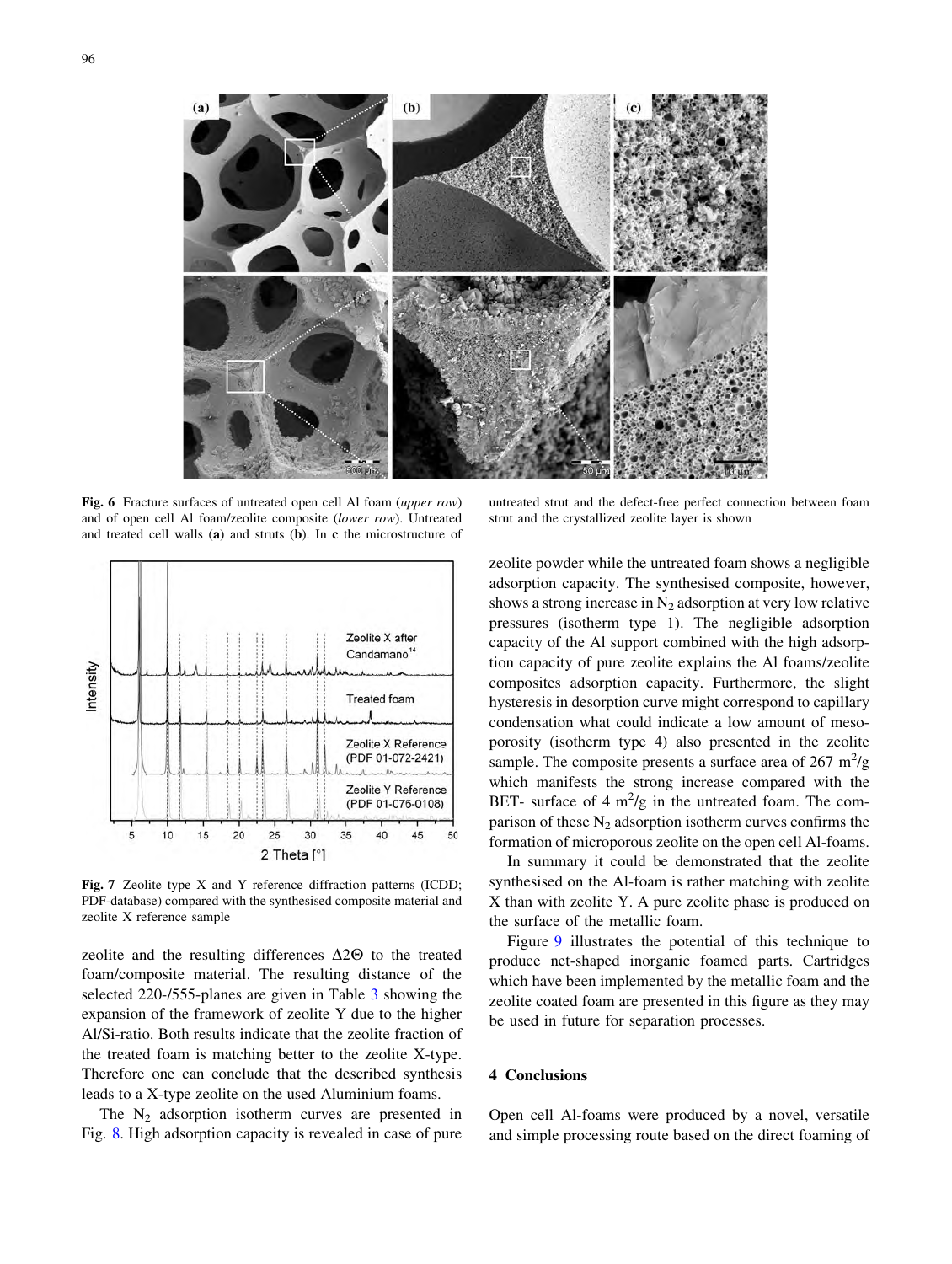<span id="page-8-0"></span>Table 2 2 theta positions for hkl indices of standard zeolites X and Y compared with treated foam

| FAU-indices | Zeolite X<br>(PDF 01-072-2421) | Treated<br>foam | Zeolite Y<br>(PDF 01-076-0108) | $\Lambda$ 2 $\Theta$ zeolite<br>X/treated foam | $\triangle$ 20 zeolite<br>Y/treated foam |
|-------------|--------------------------------|-----------------|--------------------------------|------------------------------------------------|------------------------------------------|
| hkl         | 2 theta position $[°]$         |                 |                                |                                                |                                          |
| 220         | 10.00                          | 10.01           | 10.31                          | 0.01                                           | 0.30                                     |
| 311         | 11.73                          | 11.75           | 12.10                          | 0.02                                           | 0.35                                     |
| 331         | 15.43                          | 15.45           | 15.92                          | 0.02                                           | 0.47                                     |
| 511         | 18.42                          | 18.47           | 19.01                          | 0.05                                           | 0.54                                     |
| 440         | 20.07                          | 20.11           | 20.71                          | 0.05                                           | 0.6                                      |
| 620         | 22.47                          | 22.51           | 23.19                          | 0.04                                           | 0.68                                     |
| 533         | 23.31                          | 23.34           | 24.06                          | 0.03                                           | 0.72                                     |
| 642         | 26.65                          | 26.68           | 27.52                          | 0.03                                           | 0.84                                     |
| 555         | 30.94                          | 30.97           | 31.95                          | 0.03                                           | 0.98                                     |
| 840         | 31.98                          | 32.02           | 33.03                          | 0.04                                           | 1.01                                     |
|             |                                |                 |                                |                                                |                                          |

| <b>Table 3</b> d-values of zeolite X, zeolite Y and treated foam |  |  |  |  |  |
|------------------------------------------------------------------|--|--|--|--|--|
|------------------------------------------------------------------|--|--|--|--|--|

| hkl | $d$ -value (nm) |              |        |  |  |
|-----|-----------------|--------------|--------|--|--|
|     | X type          | Treated foam | Y type |  |  |
| 220 | 8.849           | 8.836        | 8.576  |  |  |
| 555 | 2.890           | 2.888        | 2.801  |  |  |



Fig. 8 N<sub>2</sub> adsorption/desorption isotherms: *a* untreated Aluminium foam; b Aluminium Foam/zeolite composite; c zeolite X-type powder

low alkane phase emulsified Al suspension (Al-LAPES). Negatively charged Al-LAPES favoured foaming leading to stable green foams with controlled porosity parameters. The effective control of the alkane content in Al-LAPES leads to interconnected cells with adjustable wall thickness. Furthermore, the remaining thin oxide layer surrounding the Al particles as well as the controlled percolation of molten Al during heat treatment ensured final structural integrity.

Stable foam/zeolite composites with defect free interfaces and high surface areas due to the microporous zeolite



Fig. 9 Filter cartridge containing open cell Al foam as well as Alfoam/zeolite composite. The Al-foams are produced from Al-LAPES containing 2.75 vol% heptane and thermally treated at 820  $^{\circ}$ C in air pressure of 20 mbar (Fig. [3](#page-4-0)a). Zeolite crystallization at 80  $\degree$ C for 80 h

were successfully developed. The presence of oxide layers surrounding the Al particles was also essential in this stage for the control of zeolite crystallization. Furthermore, the use of a reactive support, providing the Al source for zeolite crystallization provided a good adherence between the zeolite layer and the remaining support.

The high surface area, selectivity and adsorption properties provided by zeolites, associated with the advantages of the metallic cellular structure itself improve the functionality and consequently the application fields of these materials. Due to the advantageous properties of zeolite X for  $N_2$  adsorption, the application of the composites in separation of  $N_2$  from  $O_2$  is envisaged.

Acknowledgements The authors would like to thank the AiF for funding parts of this work within the project ''Multifunktionelle Keramikschäume 14260 N". The assistance of Hailing Wang concerning the practical work is also gratefully appreciated. The authors A. Schwab and W. Schwieger also gratefully acknowledge the funding of the German Research Council (DFG), which, within the framework of its 'Excellence Initiative' supports the Cluster of Excellence 'Engineering of Advanced Materials' [\(www.eam.uni-erlangen.de](http://www.eam.uni-erlangen.de)) at the University of Erlangen-Nuremberg.